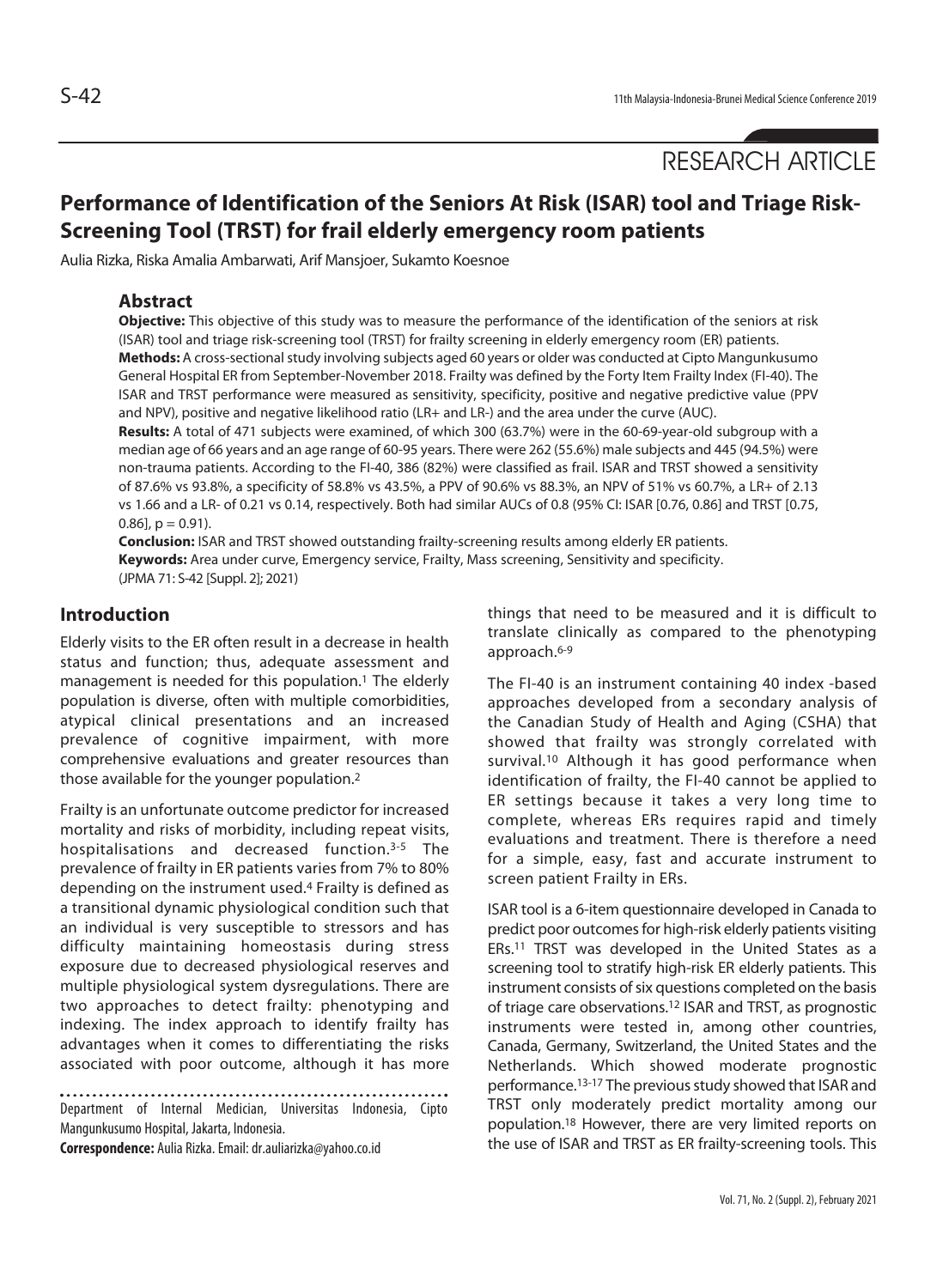aim of this study was to evaluate the performance of ISAR and TRST in screening frailty patients in ERs.

# **Subjects and Methods**

A cross-sectional study was conducted on 471 consecutively-recruited subjects aged 60 years and older who visited Cipto Mangunkusumo General Hospital ER between September and November 2018. Calculation of sample size used the formula for adequate sensitivity in the diagnostic test with 95% confidence level, and the maximum marginal error of estimation (d) did not exceed 15%.19

$$
n = \frac{Z_{\alpha}^2 / 2 \text{ sensitivity (1 sensitivity)}}{d^2 \times \text{Prevalence}}
$$

Subjects with decreased consciousness, significant visual impairments, significant hearing impairments, significant communication impairments and who were illiterate and without an informant were excluded from the study. The informant refers to a person who has been aware of the patient's health for the past year. Forty-five subjects refused to participate, and six subjects without informants were excluded from this study. Ethical clearance from the Universitas Indonesia Ethics Committee (0827/UN2.F1/ETIK/2018) and sampling site permit from the Cipto Mangunkusumo General Hospital Research Committee (LB.02/2.2.1/0803/2018) were obtained for this study.

Trained medical enumerators recruited participants in the ER within the first 8 hours of their arrival by study protocol. Participants and/or informants who had received information and were willing to be included in the study then signed an informed consent document. The FI-40 and TRST documents were completed by enumerators on the basis of interviews and observations, while the subjects and/or informants completed the ISAR documentation. Sociodemographic data, comorbidities, treatment history and completion of the ISAR, TRST and FI-40 tools were recorded in the study worksheet.

A subject was defined as having frailty if it had a score of > 0.25 as assessed using the FI-40 instrument.7 The ISAR and TRST instruments were positive if the subject had a score of 2 or more.11,12 Sensitivity, specificity, PPV, NPV, LR+ and LRwere calculated. The AUC was derived from the sensitivity plot the false positive rate from all possible intersections. Data Analysis were made using STATA software version 15.1.

# **Results**

The subjects had a median age of 66 years (range 60-95 years), and were mostly in the 60-69 age group. Twohundred sixty-two (55.6%) were male. Almost all of subjects used national health coverage/Jaminan Kesehatan Nasional (JKN) in the ER (Indonesian version of universal health coverage). According to the FI-40 score, the frail subjects accounted for 386 (82%) of the subjects studied. Characteristics of the subjects are shown in Tables-1 and 2.

The ISAR with cut off point of 2 had a sensitivity of 87.6% (95% CI [83.9, 90.7]), a specificity of 58.8% (95% CI [47.6, 69.4]), a PPV of 90.6% (95% CI [87.2, 93.4]), an NPV of 51%

**Table-1:** Baseline characteristics of the participants.

|                     | N=471 (n,%)                                   |                |        |
|---------------------|-----------------------------------------------|----------------|--------|
|                     |                                               |                |        |
| Age                 | 60-69 years                                   | 300            | (63.7) |
|                     | 70-79 years                                   | 129            | (27.4) |
|                     | 80-89 years                                   | 39             | (8.3)  |
|                     | 90-99 years                                   | 3              | (0.64) |
| Gender              | Male                                          | 262            | (55.6) |
|                     | Female                                        | 209            | (44.4) |
| Referral            | Without a referral                            | 298            | (63.3) |
|                     | Other healthcare referral                     | 109            | (23.1) |
|                     | Outpatient department                         | 64             | (13.6) |
| Payment method      | National health insurance                     | 458            | (97.2) |
|                     | Out-of-pocket payment                         | 11             | (2.3)  |
|                     | Another health insurance                      | $\overline{2}$ | (0.4)  |
| <b>Trauma</b>       | Yes                                           | 26             | (5.5)  |
|                     | No                                            | 445            | (94.5) |
| Admitting diagnosis | Malignancy                                    | 106            | (22.5) |
|                     | Infection                                     | 70             | (14.9) |
|                     | Cardiology, haemodynamic and vascular problem | 67             | (14.2) |
| Chief complaint     | Respiratory complaints                        | 91             | (19.3) |
|                     | Gastrointestinal complaints                   | 66             | (14)   |
|                     | Nervous system-associated complaints          | 66             | (14)   |
| Comorbidity         | Anaemia                                       | 309            | (65.6) |
|                     | Hypertension                                  | 301            | (63.9) |
|                     | <b>Arthritis</b>                              | 241            | (51.2) |

**Table-2:** Baseline characteristics by frailty status.

|                                       |             | N   |     | Frailty*<br>$n(\%)$ |    | Non frailty*<br>$n\left(\%\right)$ |  |
|---------------------------------------|-------------|-----|-----|---------------------|----|------------------------------------|--|
| Frailty                               |             | 471 | 386 | (82)                | 85 | (18)                               |  |
| Age                                   | 60-69 years | 300 | 237 | (79)                | 63 | (21)                               |  |
|                                       | 70-79 years | 129 | 108 | (83.7)              | 21 | (16.3)                             |  |
|                                       | 80-89 years | 39  | 38  | (97.4)              | 1  | (2.6)                              |  |
|                                       | 90-99 years | 3   | 3   | (100)               | 0  | (0)                                |  |
| Gender                                | Male        | 262 | 209 | (79.8)              | 53 | (20.2)                             |  |
|                                       | Female      | 209 | 177 | (84.7)              | 32 | (15.3)                             |  |
| > 5 medications before ER admission   |             | 171 | 155 | (90.6)              | 16 | (9.4)                              |  |
| Intensive care during hospitalisation |             | 73  | 62  | (84.9)              | 11 | (15.1)                             |  |
| Hospital admission                    |             | 310 | 264 | (85.2)              | 46 | (14.8)                             |  |
| Antibiotic prescription in ER         |             | 222 | 191 | (86)                | 31 | (14)                               |  |
| Surgery during hospitalisation        |             | 52  | 35  | (67.3)              | 17 | (32,7)                             |  |
| Mortality during hospitalisation      |             | 83  | 82  | (98.8)              | 1  | (1.2)                              |  |

\*according to FI-40

ER = Emergency Room.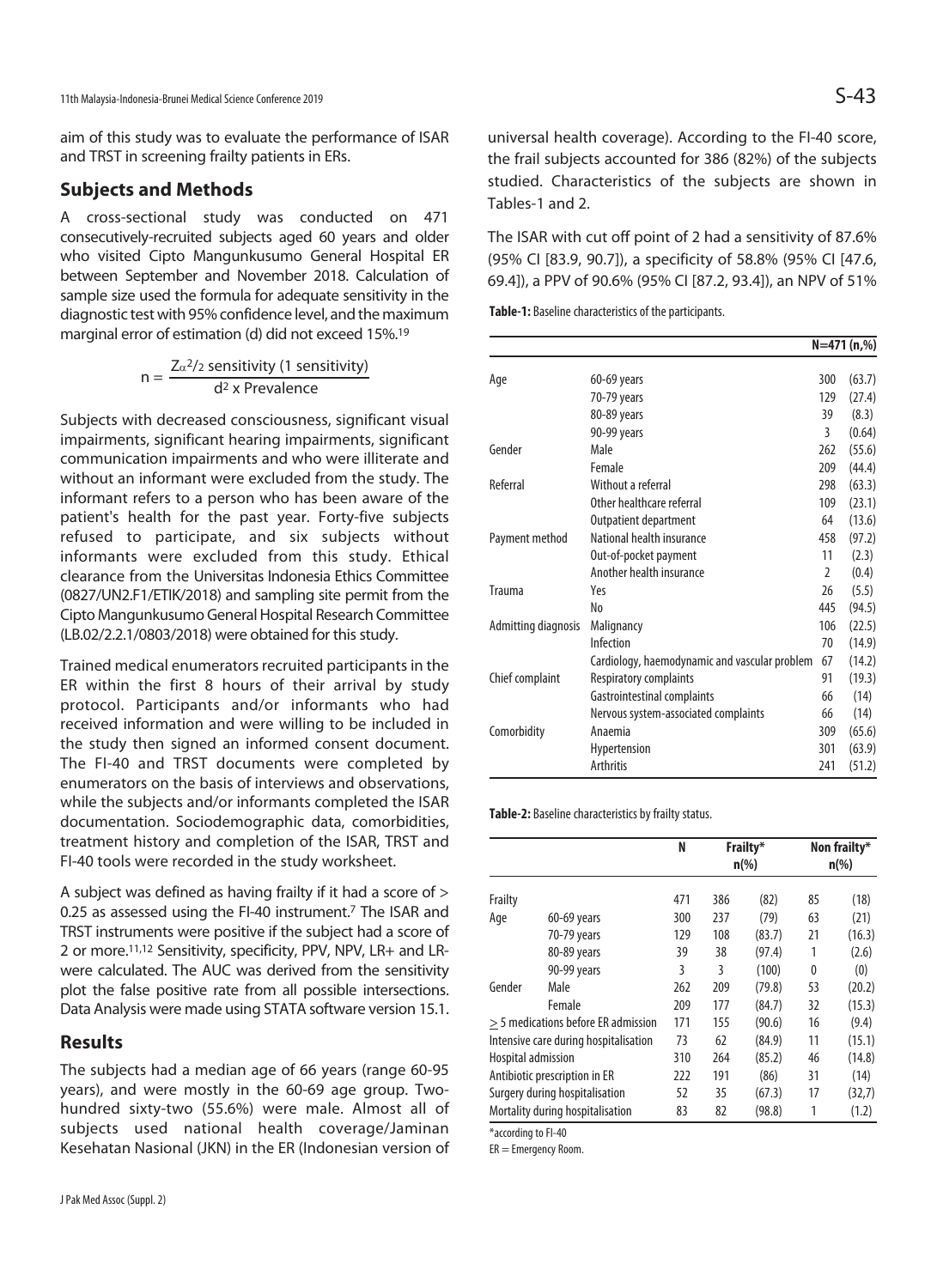

**ROC = Receiver Operating Characteristic.** 

**Figure:** AUC comparison between the ISAR tool and TRST.

(95% CI [40.7, 61.3]), an LR+ of 2.13 (95% CI [1.64, 2.75]) and an LR- of 0.21 (95% CI [0.15, 0.29]).

The TRST with cut point of 2 had a sensitivity of 93.8% (95% CI [90.9, 96]), a specificity of 43.5% (95% CI [32.8, 54.7]), a PPV of 88.3% (95% CI [84.8, 91.2]), an NPV of 60.7% (95% CI [47.3, 72.9]), an LR+ of 1.66 (95% CI [1.38, 2.01]) and an LR- of 0.14 (95% CI [0.09, 0.23]).

Both ISAR and TRST had high sensitivity and PPV values and could therefore be used as effective frailty screening tool. Both ISAR and TRST also had similar AUC readings of 0.8 (95% CI ISAR [0.76, 0.86] and TRST [0.75, 0.86], p=0.91, Figure-1) suggesting a very good discrimination efficiency.

# **Discussion**

Subjects in this study had a lower median age relative to other countries due to the fact that subjects were recruited at a younger age (60 years of age).13-17,20,21 The larger number of subjects classified as frail in this research was likely due to the fact that the subjects were recruited from a national referral hospital and thus had more complex illnesses. Similar findings have also been published in other countries.13,20,21

In our research, the ISAR tool showed very good frailtyscreening efficiency in ER patients. A similar result was also reported in a study conducted in a tertiary hospital ER in Italy where 200 participants aged 65 years or older who visited the

ER were evaluated retrospectively by evaluating and comparing their ISAR performance with the Deficit Accumulation Index (DAI) as the gold standard for frailty assessment. In the Italian study, the frailty proportion was 58.5%, and the ISAR was found to have an AUC of 0.92 (95% CI [0.88, 0.96]) at all possible intersections, and at intersection 2, the ISAR had a sensitivity of 94% and a specificity of 63%.21

The use of the TRST as a screening tool for frailty has been recorded in Belgium based on a study of 937 subjects aged 70 years or older with cancer who have been admitted to the hospital.<sup>22</sup> The study found a frailty proportion of 73.5%, and compared with Geriatric Assessment (GA), TRST at intersection 2 had a moderate performance with 67.2% sensitivity, 79.8% specificity, 90.3% PPV, 46.7% NPV, a LR+ of 3.33, an LR- of 0.41 and an AUC of 0.74.20 Nearly 1/3 of our subjects had some sort of malignancy

(137 subjects, 29.1%) and almost 1/4 of our subjects came due to malignancy-associated complaint (106 subjects, 22.5%).The TRST showed very good frailty-screening results in the ER in the present research.

The high proportion of frail elderly patients attending the ER demonstrated the importance of regular early identification of frailty patients. Integrated geriatric service in ERs starting with detection of frail patients and accompanied by further assessment and treatment has been reported to reduce bad outcomes.4,23 A Singapore study showed that risk stratification followed by early intervention for elderly ER patients could reduce repeat visits, reduce hospitalisation rates and maintain patient function for 12 months.24,25 A Hong Kong report also showed that community nurses may have a role to play in reducing the number of repeat visits to the ER due to falls.26

The limitation of this study lies in the fact that it was conducted at only one ER in a tertiary hospital in a large city and therefore may have different subject profile compared to other hospitals and other cities. Further studies are needed to identify effective alternative interventions that could reduce poor outcomes for frail elderly ER patients.

# **Conclusion**

Both the ISAR and TRST tools have a very good and equal